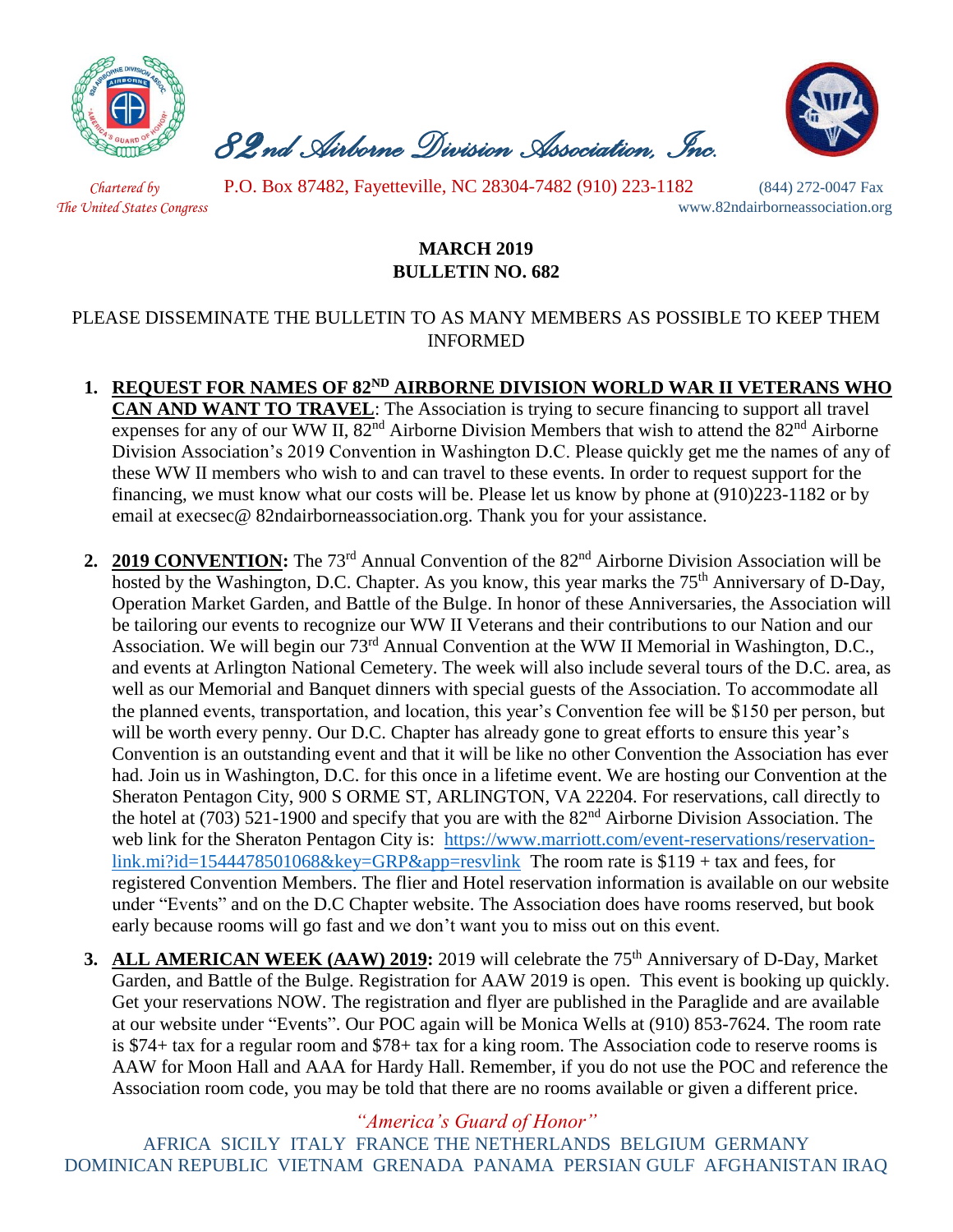



Registration for AAW 2019 is on our website and can be paid for on-line, or can be done by write in registration which is located at the same link. The cost this year is \$110, per person.

This year at the Memorial Ceremony we will be remembering those fallen from the Pope Airfield Disaster. If you were involved or assisted in the medivac or recovery effort, and are attending AAW please let us know so that we can insure you are recognized at the ceremony.

**Auction Baskets**: During AAW this year, we will again be having nightly auctions at the main hospitality room. We are asking that at least one chapter per state, or the Chapters within a state combine to donate a basket that reflects the uniqueness of the state. Please include a list of the items in your basket. *Please notify National of your Chapter's participation so that we can plan accordingly*. Your support is greatly appreciated, and we are very thankful for the baskets we have received in the past. They have been a big hit and went a long way in supporting the Association.

**4. DONATIONS TO GENERAL FUND**: As you can see the Association is working on numerous projects to better the lives of Active Duty Troopers and Veterans, but we can't do it without your help. Recently we had asked for support for the Troopers after the devastation of Hurricane Florence, and it was the Chapters and Members of the Association who were the first to react and support this project, giving us the ability to quickly react to their needs and support these Active Duty Families. The Families were extremely touched by the Association care for them and we at National were proud to represent all of you in presenting them with commissary gift cards. If the Association is to make any difference in the lives of the Troopers of the 82<sup>nd</sup> Airborne Division, we need funds to make it happen. Your continued support will greatly increase the Association's ability to support our Active Duty Troopers through the many Association programs, such as Hurricane Florence Troop Support, Holiday Troop Support, the All American Adventure, the Division food locker, and many more opportunities. If we don't support our Troopers, who will? Please help the Association in supporting our 82nd Airborne Division Troops. Any donation will help us. Thank you for your support.

To make a donation, PLEASE go to:<http://www.82ndairborneassociation.org/index.html> and press the donate button in the upper right corner of the Association's Homepage or mail your donation to the National office at:

P.O. Box 87482, Fayetteville, NC 28304.

Donations made to the Association Ed Fund or the Wounded Warrior Fund go directly to the respective funds and do not support the Association General Fund. Therefore, it is necessary for the Association to obtain donations directly.

## **5. CURRENT PROJECTS OF THE ASSOCIATION**:

This is a list of some of the Projects the Association has approved for working on in 2019:

*"America's Guard of Honor"*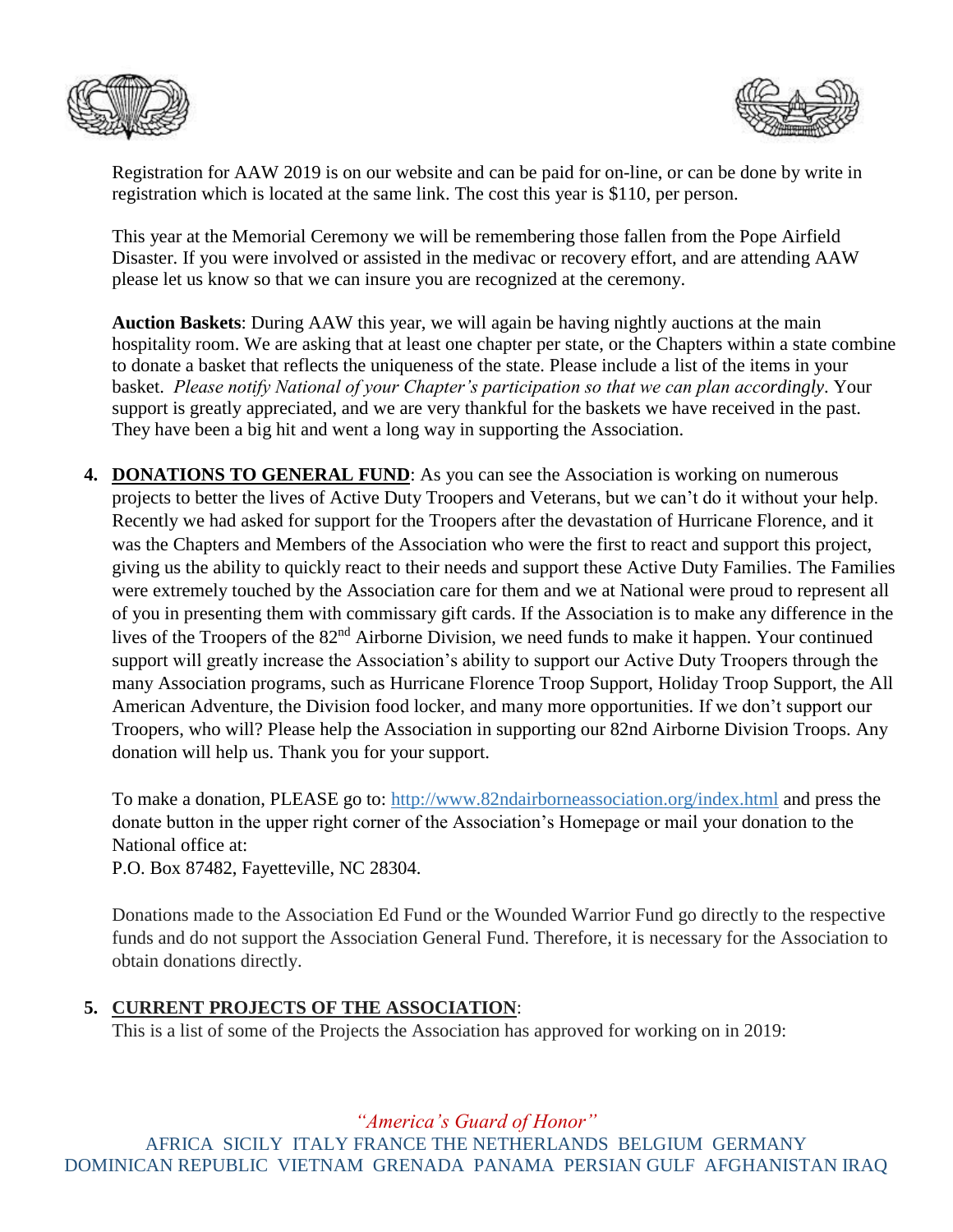



- a. Funding of WW II Veterans to 75<sup>th</sup> Anniversary of D-Day in Normandy (accomplish with corporate donations)
- b. Funding of WW II Veterans at 73<sup>rd</sup> Annual Convention in Washington, D.C. (accomplish with corporate and individual donations).
- c. All American Adventure sending 20 82nd Troopers for 4 Day Trip to Catskill Mountains for fishing, hiking, biking and numerous other activities. Aimed at helping to assist Troopers in reintegration after deployment (accomplished through corporate, Chapter and individual donations).
- d. Holiday Troop Support provides 1000 meals to Troopers and their Families (accomplished through corporate, Chapter and individual donations).
- e. Recognition of the Jumpmaster, NCO, and Trooper of the Year (accomplished through corporate donations).
- f. Free tracked wheelchair for  $82<sup>nd</sup>$  Veteran with catastrophic injuries incurred in combat post  $9/11$ (accomplished through organization donation).
- g. Support for 82nd Airborne Division Memorial during AAW by providing wreath layers and water for the event. This year we have the honor of supplying and laying a wreath for the  $25<sup>th</sup>$ Anniversary of the Pope Airbase Disaster.
- **6. CHAPTER DELEGATES TO AAW 2019 AND 2019 CONVENTION**: *If you want the opportunity to have your Chapter's concerns addressed at the Delegates' meeting, you must send in your Chapter delegate certification form.* Chapter Officers are reminded to designate their Delegate(s) to attend AAW by 1 May 2019 and the Convention by 26 July 2019.

As outlined in Article IV, Section 6 of the Association By-Laws, the Association President can call a Delegates' meeting sixty (60) days in advance of the Convention date. In the past, Presidents have done this because there is ample time during AAW for the Delegates to discuss issues and formalize the presentation to be given to the Board of Directors during the Convention. The Delegates' meeting during the National Convention is to refresh everyone's memory and finalize the presentation. Delegates should be familiar with the Association and Education Fund By-Laws, Awards SOP, Convention SOP and National Bulletins, all of which is available on the Association website. If the Chapters have any issues to be addressed at AAW, please submit a 2-3 sentence summary to the National Office by 1 May 2019. We will include these in the Delegates' agenda.

**7. NATIONAL DIRECTOR NOMINATIONS:** If you want to help shape our Association then make a difference by running for National Director. Chapter nominations for National Directors must be received at the National office by 1 June 2019, either by mail or email. We will notify your Chapter when it is received. Chapter nominations must be certified by the Chapter Chairperson and must be in compliance with Article V of the Association By-Laws (By-Laws can be viewed at our website at : <http://www.82ndairborneassociation.org/forms-and-resources.html>

*"America's Guard of Honor"*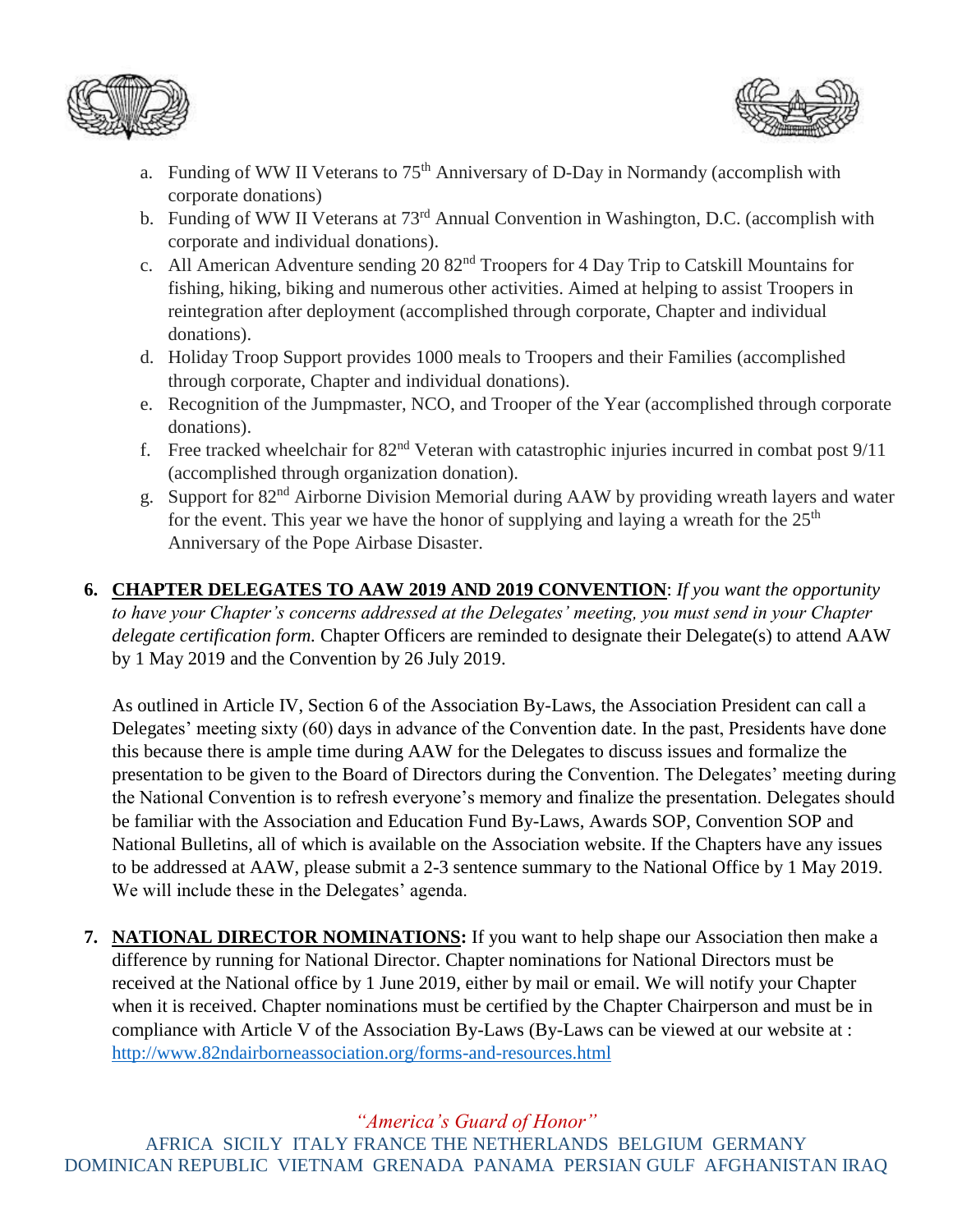



Nominations should include a brief description, 4-5 sentences, about the nominee. Please include the nominee's qualifications, past accomplishments, as well as what the nominee proposes to do for the Association, if elected.

Completing their term in office (\* indicates that the Director is eligible for nomination to a second 2 year term):

| Laurie Clay             | *Richard Becker | Steve Holcomb    |
|-------------------------|-----------------|------------------|
| <i>*</i> Garfield Lyons | Gary Covey      | Jose Perez-Ortiz |

- **8. ATTENDANCE OF NATIONAL OFFICERS**: Act now to request the attendance of the Association President to your Chapter events. Please send invitations by mail or email and send a copy to the Executive Director. Requests for participation of National Officers in Chapter or Regional events should be coordinated with the respective Officer(s) and submitted in writing to the Executive Director of the Association. Please allow as much lead time as possible so that the Officer(s) can plan ahead. Please remember that all events can be published in the Paraglide and on the Association website (Events).
- **9. CHANGE IN CHAPTER OFFICERS**: When your Chapter elects new Officers please notify the National Office so that we can update our records. Elected Chapter Officers must be members in good standing and annual members must be current. Please provide Chapter Officer (EVEN IF THERE ARE NO CHANGES) to National annually so that we can update our files, the Paraglide and the Association website. Please be sure to give any newly elected Chairmen access to the Chapter email account. If there are any problems with gaining access, please contact the National Office for assistance.
- **10. 2018 & 2019 CHAPTER ACTIVITIES' REPORTS**: Per the Association By-Laws, "a report of the dates and places of all meetings and activities held or sponsored by the Chapter" throughout the 2018 year, and a "tentative" schedule of the Chapter's meetings and activities for 2019 should arrive at the National Headquarters by 31 March, 2019. Thank you to those Chapters that have forwarded their reports. *These reports are not optional and are required annually by the IRS.*
- **11. 2018 CHAPTER FINANCIAL STATEMENTS**: 2018 Chapter Financial Statements, which are required to be furnished by all Association Chapters for inclusion in the Association Group Federal Income Tax Return, have been emailed to all Chapter Chairmen, or their designee, in mid-January 2019. *If your Chapter files separately, please notify the National Office on Chapter letterhead signed by the Chapter Chairman*. Statements are due to us by 10 April 2019.
- **12. CERTIFICATES OF APPRECIATION and MERIT**: This is the time of year that Chapters recognize members or businesses for their support of the goals of the Association. You can request a Certificate through the National Office via email. The cost of the first Certificate is \$10.00, which includes shipping and handling. Each additional Certificate is \$5.00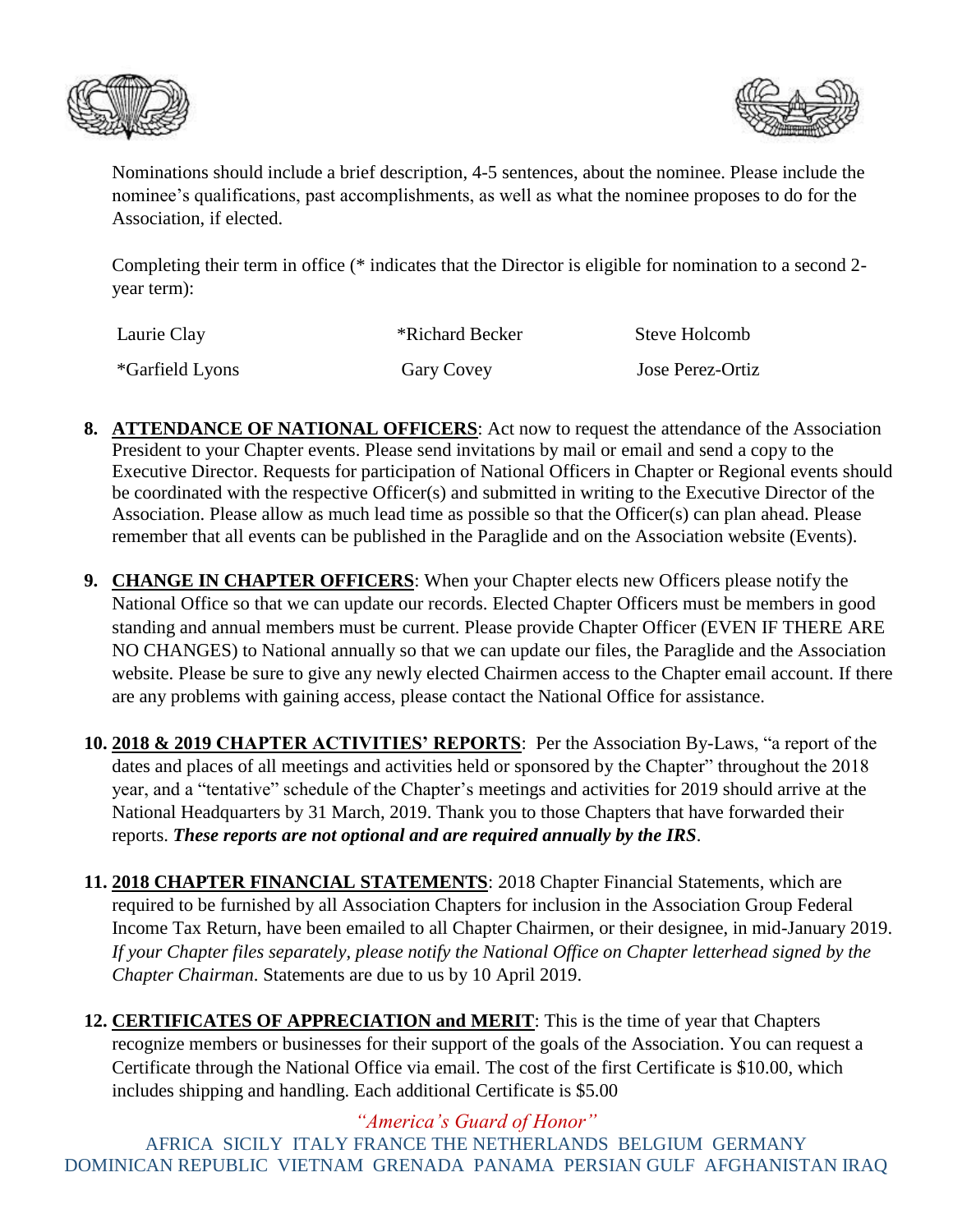



- **13. USE OF ASSOCIATION FORMS FOR MEMBERSHIP**: Please use the membership application forms provided on our website rather than chapter specific forms. Chapter forms do not always relay the correct information and make it more difficult for processing membership. As of January 2019, we will not accept any documents other than those provided by the National office.
- **14. ONLINE SUPPORT DOCUMENTS**: The National office has posted documents on our webpage in the resources folder to assist the Chapters. These include forms for Chapter continuity and Chapter startup. Please look over these forms and use them as needed.
- **15. ASSOCIATION SUSPENSES/DEADLINES:** Please note the following Association deadlines (all information should be sent to the Executive Director, unless otherwise noted):
	- a. Chapter Activities Report 31 *Mar 2019.*
	- b. Financial reports *10 Apr 2019*.
	- c. Requests for Delegates at AAW 2019 *1 May 2019*.
	- d. 82d All American of the Year: Nominations must meet the criteria in the Awards SOP, which is available online via the Association website, and are due *2 May 2019* to Chairman/Director Ed Herlihy. Nominations can be sent to the National office and will be forwarded to Director Herlihy.
	- e. National Director Nominations *1 Jun 2019*
	- f. Convention Agenda: Requests for item(s) to be placed on the Agenda for the Board's review and action at the Convention must be submitted in writing and are due *1 July 2019*.
	- *g.* Changes to By-Laws: Proposed changes and/or amendments to Chapter or Association By-Laws should be submitted in letter form and signed by the Chapter Chairperson. Changes are due *1 Jul 2019.*
	- h. Communication & Public Relations Award Program: Entries must comply with the Communications and Public Awards Program SOP and are due *1 July 2018* to Chairman/Director Gary Rezabek. Nominations can be sent to the National office and will be forwarded to Director Rezabek.
	- i. Requests for Delegates at Convention 2109 *26 Jul 2019*.
- 16. 82d AIRBORNE ASSOCIATION USAA CREDIT CARD: Check out the 82<sup>nd</sup> Airborne Division Association's co-branded cards. These cards display a Paratrooper under the silk on the front. It's a very nice card to have. To get a co-branded Association card, please call 855-755-8263 or go to [www.usaa.com/82nd](http://www.usaa.com/82nd) . If you use a credit card, please choose the card that supports the Association.
- **17. E-NEWS BULLETIN:** *Get Army and Airborne related news directly to your emails!* Members who have shared their email address with the Association receive our E-news bulletin which contains informative articles about the 82nd Airborne Division, the Airborne community, the Military, Veterans issues, and even Association related articles and information. If you don't already receive this important

*"America's Guard of Honor"*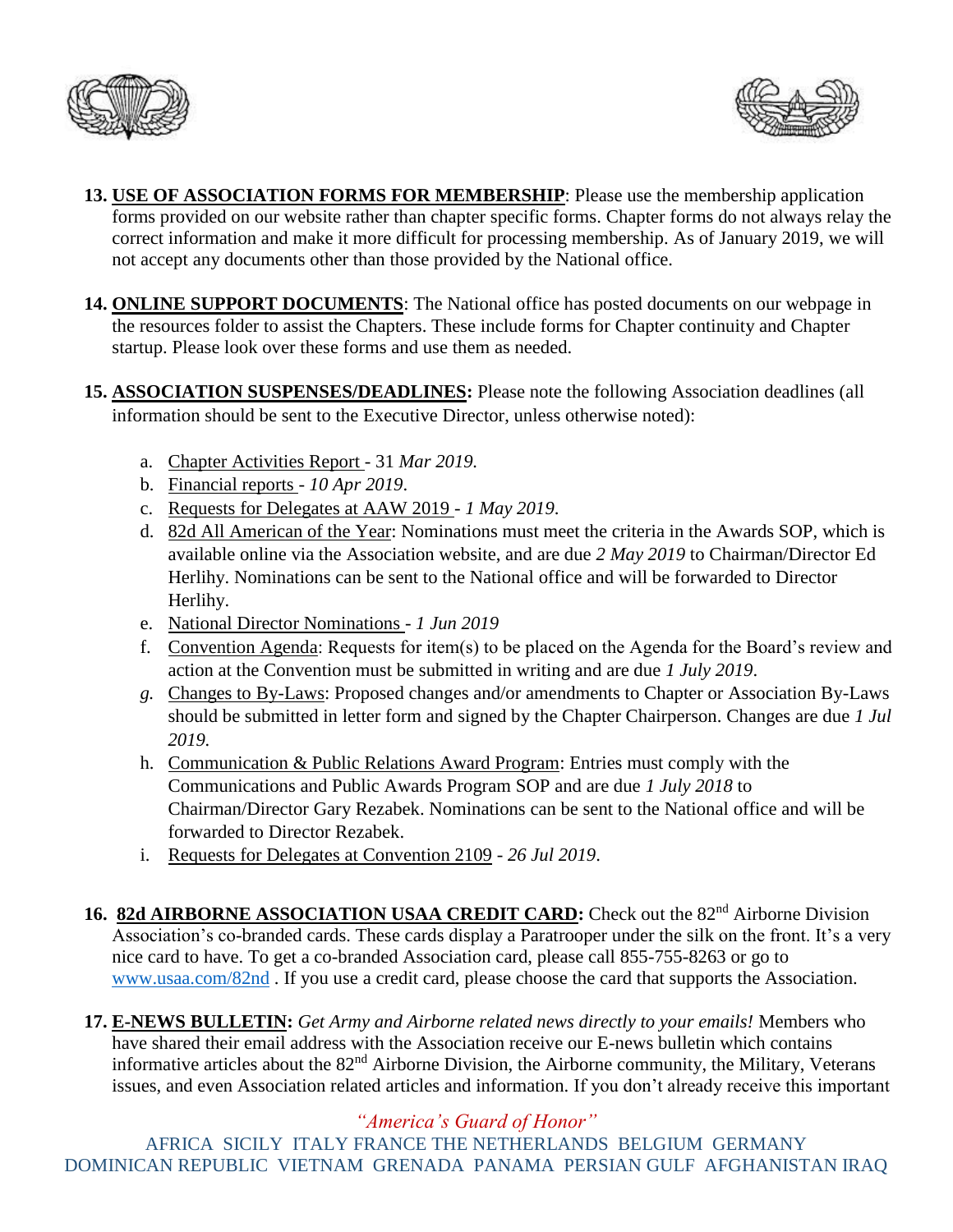



and informative bulletin, please send us your email address so that we can add you to the list. Although we have had requests, we are only offering this benefit to our Association members. Sign up today and keep up to date on Airborne issues!

- **18. WITHIN THE DIVISION AND FORT BRAGG:** Please visit the following 82d Airborne Division websites to find out what is happening within the Division and sign up for our E-News bulletin: <http://www.dvidshub.net/image> and [http://www.bragg.army.mil/82nd/pages/default.aspx.](http://www.bragg.army.mil/82ND/Pages/default.aspx) Also, don't forget to check out the Division's Facebook page<https://www.facebook.com/82ndAirborneDivision>
- **19. ASSOCIATION UPCOMING EVENTS:** *Support our Chapters.* Please announce the following upcoming regional events at Chapter meetings, via the Chapter newsletter and website. Registration and information on these events were published in the Paraglide and/or on the Association's website at the following link [www.82ndairborneassociation.org/events.html.](http://www.82ndairborneassociation.org/events.html) If you would like to have the Association President or Executive Director attend your event, please send an invitation to the National office in enough time for us to plan and we will do our best to attend.
	- *a.* Airborne Awards Festival, 3-6 April, 2019 in Columbus, GA is hosted by the Atlanta All Airborne Chapter. The POC is Ji Jenkins at 770-564-3546 or Al Fracker at 770-841-4354. The host hotel is Hilton Garden Inn in Columbus, GA, reservations 706-660-1000..
	- *b.* 57th Annual All Ohio Days, 11-13 October 2019 in Lockburne, Ohio is hosted by the Central Ohio All Airborne Chapter. The POC is Andrew Ritter at 937-570-5603 or Tom Simmons at 910-987-7467. The host hotel is Hampton Inn & Suites Columbus at Sciota Downs in Lockburne, reservations 614-491-3800.
	- *c.* Hilton Head Weekend, 19-22 October 2019 in Hilton Head, South Carolina is hosted by the Ben Vandervoort Savannah/HHI All Airborne Chapter. The POC is Bill Eberle at 843-682-4171; email - [airborneben@hargray.com.](mailto:airborneben@hargray.com) The host hotel is the Hilton Head Marriott Resort & Spa. HOTEL RESERVATIONS 888-511-5086, *<http://cwp.marriott.com/hhhgr/82ndairborne/>*

**20. COMBINED FEDERAL CAMPAIGN**: *Please help!* Chapters and Members are encouraged to contact local businesses for tax deductible donations for the 82<sup>nd</sup> Airborne Division Association Education Fund. The 82<sup>nd</sup> Airborne Division Association Educational Fund benefits our Dependent Children and young Paratroopers who have recently left the service and is a tax exempt organization under the provisions of Section 501(c)3 of the Internal Revenue code.

21. 5th ANNUAL ASSOCIATION 50/50 RAFFLE: Let's make our 5<sup>th</sup> Annual 50/50 Raffle even more successful than the previous years. The drawing will be held on Saturday, 10 August 2019 at the Airborne Heritage Banquet during our 73<sup>nd</sup> National Convention. You do not have to be present to win, but you do need to enter! Raffle tickets can be found on our website under Events and can be mailed to the National Office.